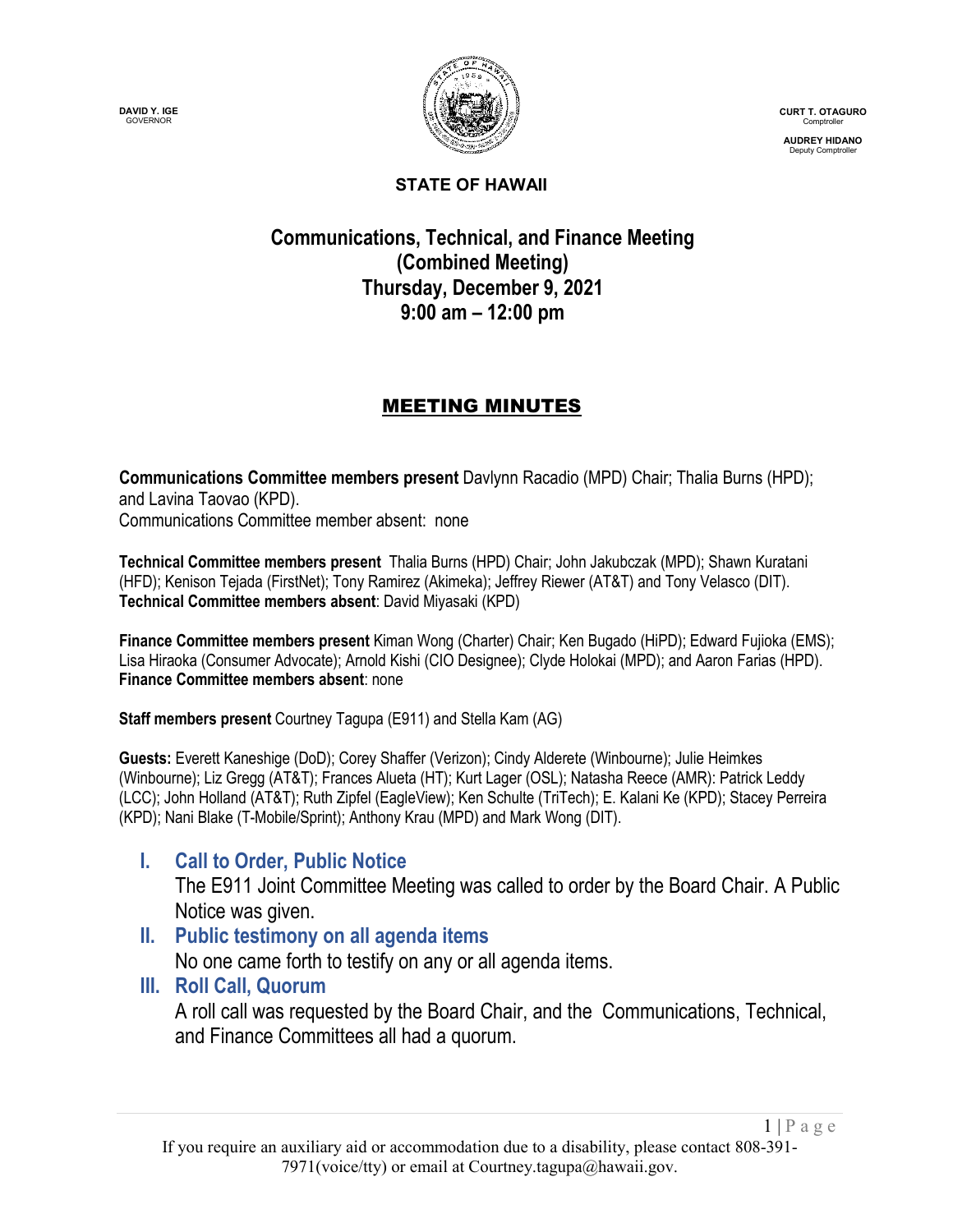## **IV. Review and approval prior meeting minutes.**

John Jakubczak motioned to approve the minutes of December 9, 2021. Ken Bugado seconded the motion. A voice vote was taken, and the motion was approved by unanimous vote.

- **V. Winbourne Consulting, LLC Update – Andrew Reece, Cindy Alderete, Julie Heimkes:**
	- a. ESI net Cost Overview
		- i. Review delivered spreadsheet:

| <b>SOLUTION PROVIDER</b>           | <b>ANNUAL RECURRING COSTS</b> | <b>NON-RECURRING COSTS</b> | <b>PROVIDER NOTES</b>                     | <b>WINBOURNE NOTES</b>                                                            |
|------------------------------------|-------------------------------|----------------------------|-------------------------------------------|-----------------------------------------------------------------------------------|
|                                    |                               |                            | 5 Year Period. MRCs on CHE annual costs   |                                                                                   |
| <b>Solution Provider A:</b>        | \$2,675,952.00                | \$3,361,000.00             | commence on year 2.                       | Total for NGCS, ESInet, & CHE                                                     |
| <b>ESInet</b>                      | \$676,224.00                  | \$373,000.00               |                                           | ESInet broken out of total                                                        |
| <b>NGCS</b>                        | \$1,582,680.00                | \$1,535,000.00             |                                           | NCGS broken out of total                                                          |
|                                    |                               |                            |                                           | Call handling MRE start first of 2nd year,                                        |
|                                    |                               |                            |                                           | NRC include first year of service. Broken out                                     |
| Hosted CPE                         | \$417,036.00                  | \$1,453,000.00             |                                           | of total                                                                          |
|                                    |                               |                            |                                           |                                                                                   |
|                                    |                               |                            |                                           |                                                                                   |
|                                    |                               |                            |                                           |                                                                                   |
|                                    |                               |                            |                                           | Includes 2 cores on Mainland, all backhaul                                        |
|                                    |                               |                            |                                           | infrastructure. Includes MPLS ESInet core.                                        |
|                                    |                               |                            | Hosted in established 6 cores on Mainland | Includes database management, OSP                                                 |
| <b>Solution Provider B Offer 1</b> | \$3.085.468.26                |                            | 20% margin for ROM 5 years                | migration, and NOC monitoring                                                     |
| 30 Position PSAP                   | \$323,686.90                  |                            | Call handling as a service                | Includes monthly for 50M bandwidth                                                |
| 8 Position PSAP                    | \$107,341.77                  |                            | Call handling as a service                | Includes monthly for 10M bandwidth                                                |
| 3 Position PSAP                    | \$51,596.00                   |                            | Call handling as a service                | Includes monthly for 10M bandwidth                                                |
|                                    |                               |                            |                                           |                                                                                   |
|                                    |                               |                            |                                           | Includes 1 cores on Mainland and other core                                       |
|                                    |                               |                            |                                           | in state, all backhaul infrastructure. Includes                                   |
|                                    |                               |                            |                                           | MPLS ESInet core. Includes database                                               |
|                                    |                               |                            | Core in one state, other core one of 6    | management, OSP migration, and NOC                                                |
| <b>Solution Provider B Offer 2</b> | \$6.021.420.44                |                            | established. 20% margin for ROM 5 years   | monitorina                                                                        |
| 30 Position PSAP                   | \$366,171.70                  |                            | Call handling as a service                | Includes monthly for 50M bandwidth                                                |
| 8 Position PSAP                    | \$124,021.77                  |                            | Call handling as a service                | Includes monthly for 10M bandwidth                                                |
| 3 Position PSAP                    | \$68,276.12                   |                            | Call handling as a service                | Includes monthly for 10M bandwidth                                                |
|                                    |                               |                            |                                           |                                                                                   |
|                                    |                               |                            |                                           |                                                                                   |
|                                    |                               |                            |                                           | Includes NGCS, GIS integration, database                                          |
|                                    |                               |                            | 5 year period. Based on a population of   | management, and OSP interconnection and                                           |
| <b>Solution Provider C</b>         | \$1,920,958.00                | \$250,000.00               | 1.455.271                                 | integration.                                                                      |
| 6 Position PSAP                    | \$46,560.00                   | \$56,000.00                |                                           | Includes monthly for 10M                                                          |
| 30 Position PSAP w/ACD             | \$178,920.00                  | \$194,000.00               |                                           | Includes monthly for 50M bandwidth                                                |
|                                    |                               |                            |                                           |                                                                                   |
|                                    |                               |                            |                                           |                                                                                   |
|                                    |                               |                            | 5 year period. Based on a population of   |                                                                                   |
| <b>Solution Provider D</b>         |                               |                            | 1,455,271                                 | Icludes routing, GIS, Database                                                    |
|                                    |                               |                            |                                           |                                                                                   |
| <b>NGCS</b>                        | \$2,444,855.28                | \$873,162.50               |                                           | management, monitoring, OSP integration<br>network from core services to CPE host |
| ESInet                             |                               |                            |                                           | location                                                                          |
| Call Handling Per Position         | \$180,000.00                  | \$14,500                   |                                           |                                                                                   |
| Installation Per Position          |                               | \$15,000.00                |                                           | Installation, Project management, training                                        |
| Software Support Per Position      |                               | \$13,200.00                |                                           | 5 years                                                                           |
|                                    |                               |                            |                                           | Local site maintenance support & remote                                           |
| Local Support Per Position         |                               | \$17,500.00                |                                           | access & monitoring                                                               |
| Reporting Per PSAP                 | \$450.00                      | \$2,000.00                 |                                           |                                                                                   |
|                                    |                               |                            |                                           |                                                                                   |

ii.

- b. Decision Maker Meetings
	- i. Winbourne has reached out to all the PSAPs to schedule meetings with the Decision Makers, and the following is the status of those meetings:
		- 1. Hawaii County Met with them on November 2.
		- 2. Maui County Waiting to schedule a meeting date and time.
		- 3. Honolulu/Oahu County Waiting to schedule a meeting date and time.
		- 4. Kauai County-Waiting to schedule a meeting date and time.
- c. Legislative Discussion
	- i. Goal
		- 1. Develop messaging for the Legislative Education Sessions to be held in February 2022.
		- 2. Revamping Legislative Committee
			- This will be an Advisory Committee called the Legislative Advisory Committee

 $2 | P \text{ a } g \text{ e}$ 

If you require an auxiliary aid or accommodation due to a disability, please contact 808-391- 7971(voice/tty) or email at Courtney.tagupa@hawaii.gov.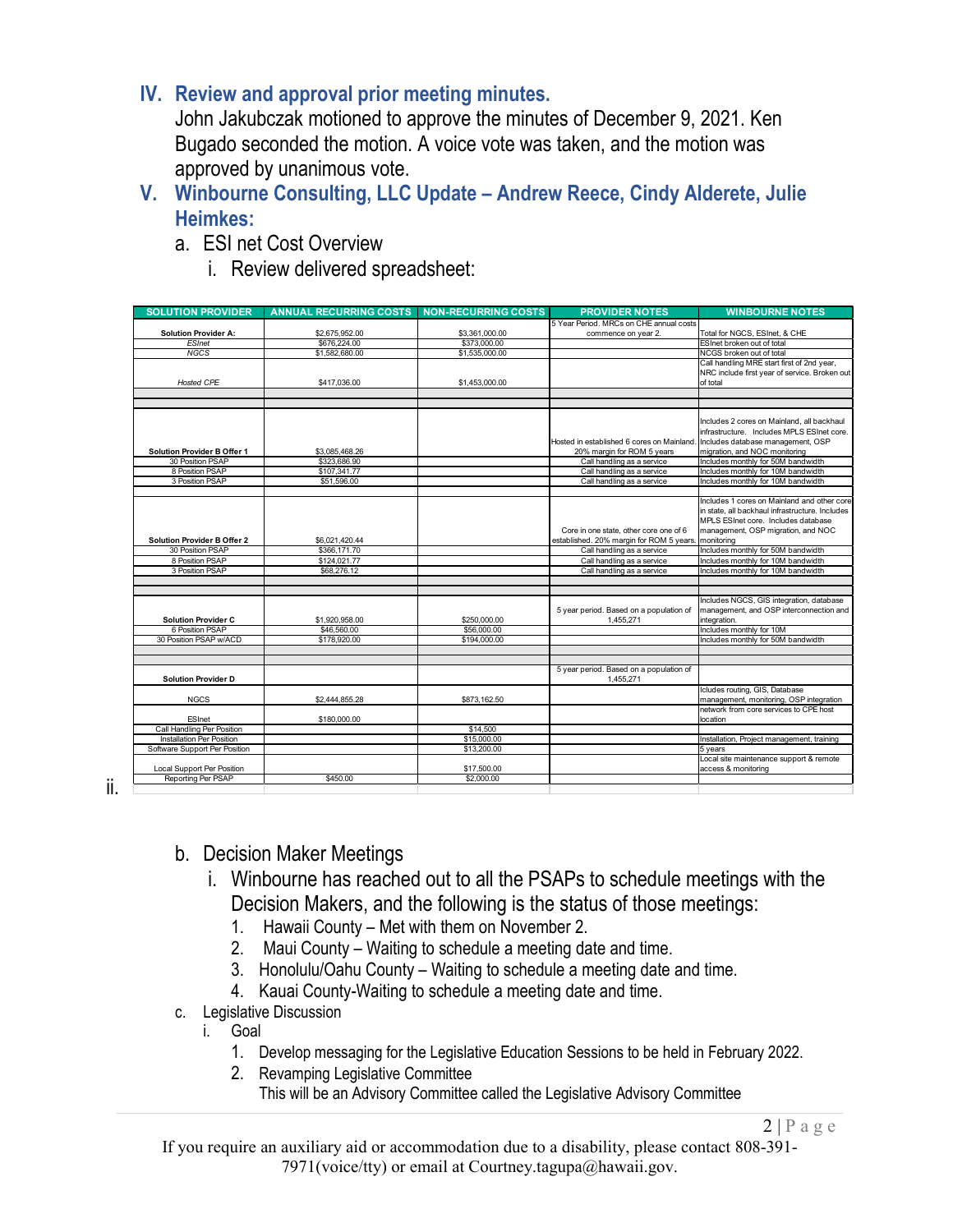No more than two board members are allowed WInbourne will ensure delivery of the one message with support from Courtney and representatives from each county.

- 3. Logistics Update from Courtney
- 4. Legislative Advisory Committee Members are as follows:
	- Ah Lan Leong Honolulu PD
	- Kazuo Todd Hawaii Fire
	- Stacy Perreira Kauai PD
	- Davlynn Racadio Maui PD
	- Arnold Kishi Board member
	- Tony Ramirez Akimeka
	- Stella Kam (AG Support)
	- Courtney Tagupa E911 Board
	- Shawn Kuratani Honolulu Fire
- d. Status of Deliverable 6-ESInet Implementation Plan We need the decisions from the Decision Makers in order to complete Deliverable 6.
- e. Next Steps
	- i. December to January Prepare for Legislative Meetings Meet with Board Legislative Committee to coordinate attendance, logistics, and presentation to the State Legislators.
	- ii. December WInbourne will continue to reach out to the remaining counties to set up an online meeting with the county decision-makers to determine a path forward for the implementation of the ESInet, and the messaging for the Legislative meetings.
	- iii. January- Based on the Decisions made by the counties, finalize and present Deliverable 6 to the Board in January.
	- iv. February Meet with State Legislators.
- f. January 2022 911 Technical Meeting Agenda
	- i. Status Report on Legislative Items
	- ii. Summary of Decision Makers Meetings.
	- iii. Deliverable 6 Overview ESInet Implementation Plan

## **VI. Committee Updates by Committee Chairs**

- a. Communications Committee Davlynn Racadio
	- NENA opened the registration and hotel information, but no 911 GTW conference agenda currently. 911 Saves Act has 100 sponsors in the House (but none from Hawaii), The Senate has seven sponsors (none from Hawaii). Protect the 911 ACT is being proposed to protect telecommunicators, especially with mental health issues. There are nine sponsors but none from Hawaii. Next Generation 911 Caucus includes Hirono and Schatz as the only members from the Hawaii Congressional team. We need support from our team in Washington, and any attendees from Hawaii should spend time generating support for the related bills while in attendance at 911 Goes to Washington.
- b. Technical Committee Thalia Burns
	- i. Educational Investigative Committee Jeffrey Riewer

The cost estimation for the APCO PST7 support for all county telecommunicators has been postponed for the January 2022 Committee meeting.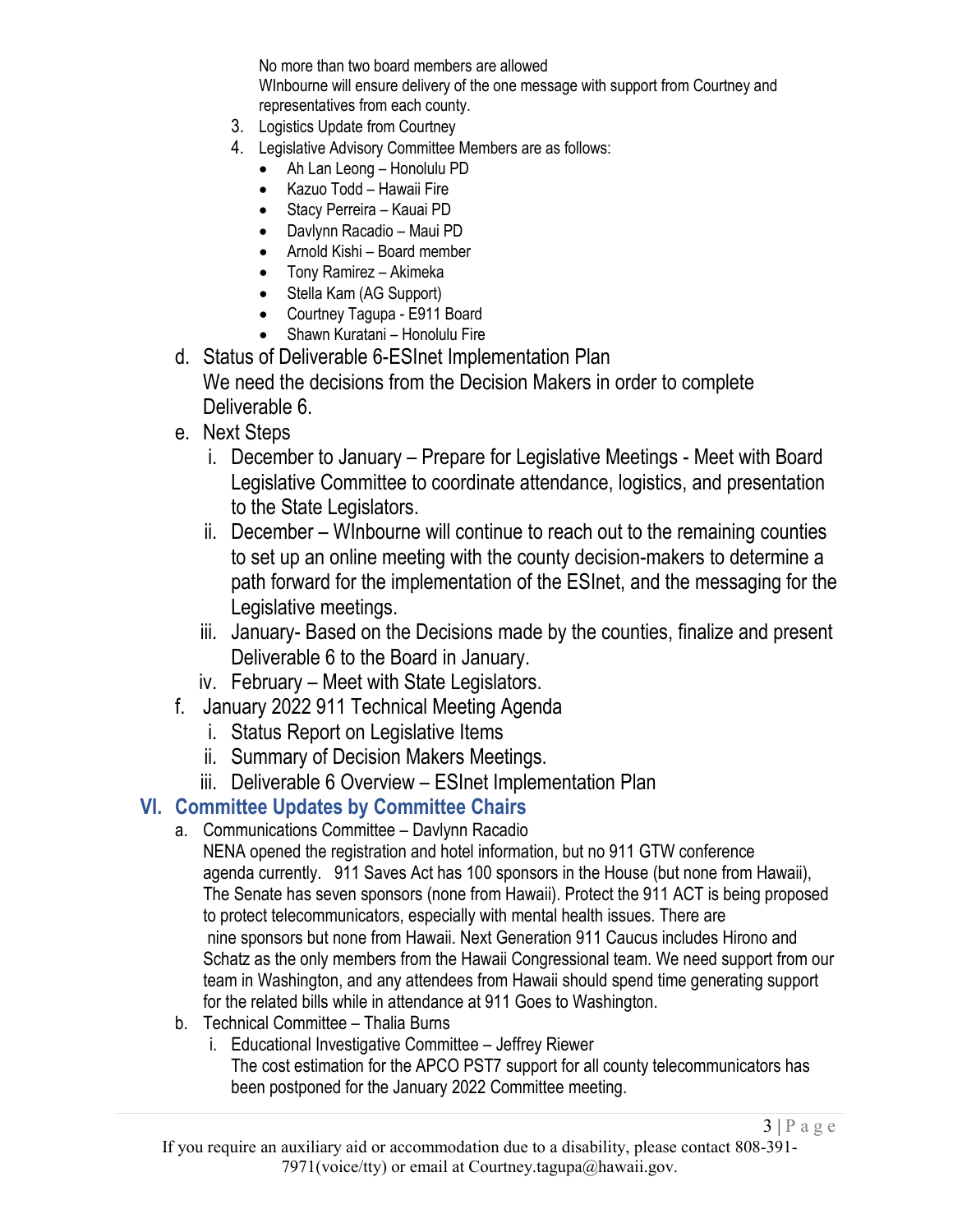ii. Advisory Committee- Everett Kaneshige

The committee convened a meeting to discuss the following:

- 1. The Good Morning America Video should be made available to the county personnel departments to educate them on the issue regarding the reclassification of the telecommunicators.
- 2. Invite county personnel to visit their respective county call centers to educate them on the complexity of the role of the telecommunicator and the differences in county operations state-wide. Two issues surfaced from DHRD that involved changes in the job title and salary. However, the salary issue required further DHRD discussions.
- 3. The committee reconvened, and it was discussed that the PSAPs need to make sure that their personnel folks are well informed.
- iii. Request for approval:
	- 1. HiPD Replacement CAD Computer \$2,740 Tony Ramirez motioned to approve the purchase of the CAD Computer. John Jakubczak seconded the motion. A voice vote was taken, and the motioned was approved unanimously.
	- 2. HiPD Additional NENA Standards and Best Practices Conference costs (2) \$1,123. Jeff Riewer motioned to approve the additional conference cost. Tony Ramirez seconded the motion. A voice vote was taken, and the motion was approved unanimously.
	- 3. HPD Intrado to integrate the most current Pictometry data with Mapflex feature on the Intrado call handling equipment - \$1,466. John Jakubczak motioned to approve the integration cost. Tony Ramirez seconded the motion. A voice vote was taken and the motion was approved by majority vote with one abstention.
- c. Finance Committee Kiman Wong
	- i. Report on Monthly and Y-T-D Cash Flow The Finance Chair reviewed the financial activity of the E911 Fund with the committee.
	- ii. Request for funding:
		- 1. HiPD Replacement CAD Computer \$2,740
			- Arnold Kishi motioned to approve the purchase of the CAD Computer. Lisa Hiraoka seconded the motion. A voice vote was taken, and the motion was approved unanimously.
		- 2. HiPD Additional NENA Standards and Best Practices Conference costs (2) \$1,123. Arnold Kishi motioned to approve the additional conference cost. Lisa Hiraoka seconded the motion. A voice vote was taken, and the motion was approved unanimously.
		- 3. HPD Intrado to integrate the most current Pictometry data with Mapflex feature on the Intrado call handling equipment - \$1,466. Arnold Kishi motioned to approve the integration cost. Lisa Hiraoka seconded the motion. A voice vote was taken, and the motion was approved unanimously.

# **VII. PSAP Status Updates**

a. Kauai KPD – Stacey Perreira for E. Kalani Ke Sgt. Perreira noted KPD is very close to being fully staffed. There is only one position left to fill.

Losing Lt. Rivera but will be gaining newly promoted Lt. Bankwell.

b. Oahu HPD – Aaron Farias Staffing at 25% vacancy rate. Police Communications Officer I positions. Approval for other vacancies to fill. The JTMC was instrumental in getting HPD through the storm.